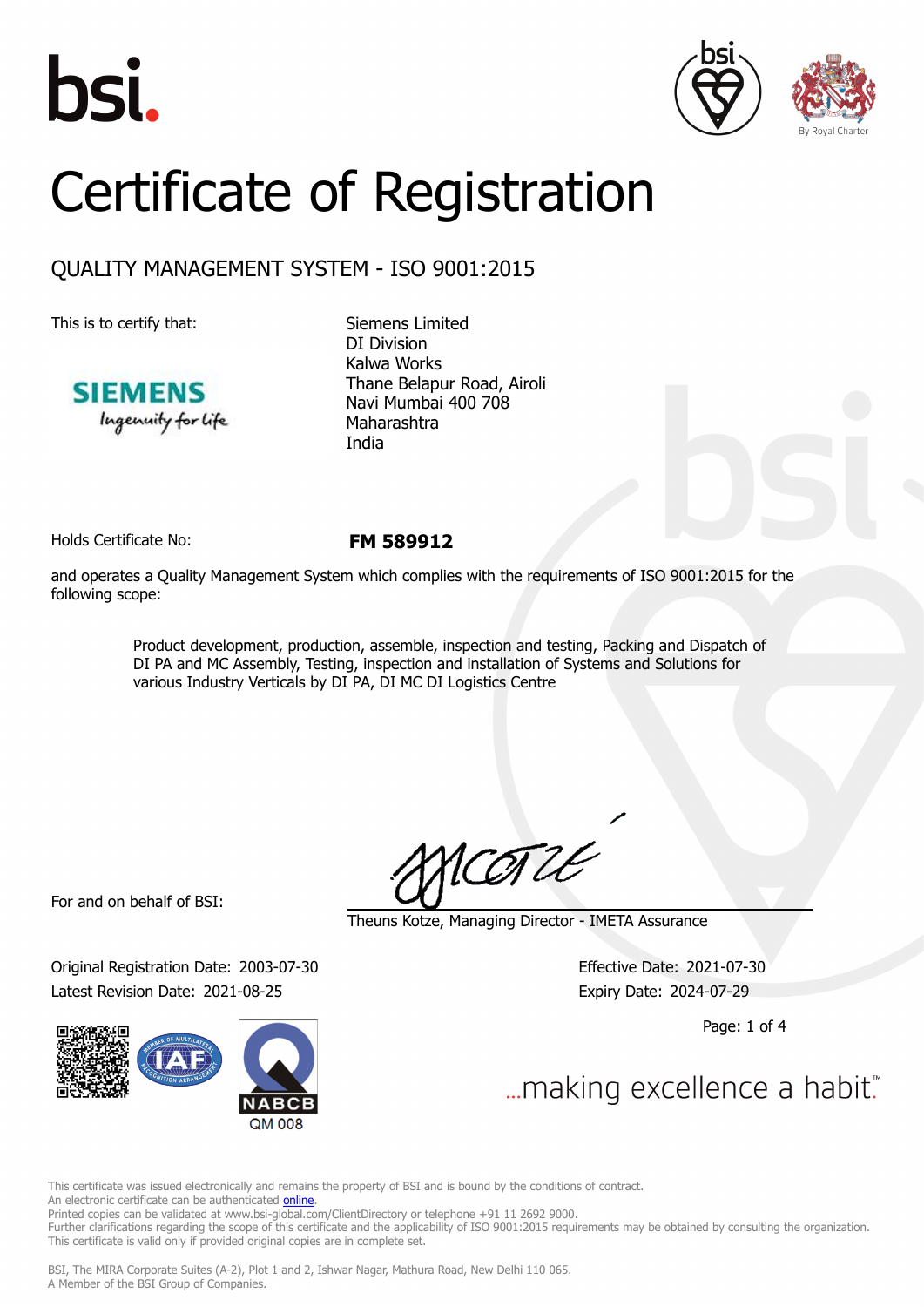#### Certificate No: **FM 589912**

| Location                                                                                                                                                     | Registered Activities                                                                                                                                                                                                                                                                                                                                                                                                                                                                                                                                                     |
|--------------------------------------------------------------------------------------------------------------------------------------------------------------|---------------------------------------------------------------------------------------------------------------------------------------------------------------------------------------------------------------------------------------------------------------------------------------------------------------------------------------------------------------------------------------------------------------------------------------------------------------------------------------------------------------------------------------------------------------------------|
| Siemens Limited<br>DI Division<br>Kalwa Works<br>Thane Belapur Road, Airoli<br>Navi Mumbai 400 708<br>Maharashtra<br>India                                   | Product development, production, assemble, inspection and<br>testing, Packing and Dispatch of DI PA and MC Assembly,<br>Testing, inspection and installation of Systems and Solutions<br>for various Industry Verticals by DI PA, DI MC, DI Logistics<br>Centre.                                                                                                                                                                                                                                                                                                          |
| Siemens Limited<br><b>Mobility Division</b><br>Plot No. C-1,<br><b>Additional Industrial Estate</b><br>MIDC, Ambad<br>Nashik 422 010<br>Maharashtra<br>India | Design, Development, Engineering, Manufacturing & Service<br>of:<br>1. Traction converters, Auxiliary converters, Battery chargers,<br>control cabinets and general-purpose power supplies for<br>Locomotives, EMUs, Rail Coaches, Metro trains and Street<br>Cars. 2. Railway signalling systems, Track vacancy detection<br>systems, train safety equipment?s, Route relay interlocking<br>systems<br>3. Converters, Inverters, Control Cabinets for Mining<br>applications. 4. SMPS Power Supplies up to 5 kW, Voltage &<br>Current Transducers.<br>5. Traction Motors |
| Siemens Limited<br>Ground Floor BC-1, Kalwa Works<br>Thane-Belapur Road<br>Navi Mumbai 400 708<br>Maharashtra<br>India                                       | Sales Management, Sales Excellence, Regional Management<br>Functions of Sales and Services of DI and SI CP Divisions at<br>Locations - WR1 - Mumbai, Ahemadabad, Baroda offices.                                                                                                                                                                                                                                                                                                                                                                                          |
| Siemens Limited<br>Plot No. 78<br>Tower "B", JIL Building<br>Sector 18<br>Gurgaon 122 001<br>Haryana<br>India                                                | Regional Management Functions of Sales and Services of DI,<br>SI CP Divisions at Locations - NR- Gurugram., Chandigarh,<br>Lucknow and Jaipur offices.                                                                                                                                                                                                                                                                                                                                                                                                                    |
| Siemens Limited<br>272/688,<br>Anna Salai<br>Chennai 600 006<br><b>Tamil Nadu</b><br>India                                                                   | Regional Management Functions of Sales and Services of DI,<br>SI CP Divisions at Locations - SR1 - Chennai, Coimbatore<br>offices.                                                                                                                                                                                                                                                                                                                                                                                                                                        |

Original Registration Date: 2003-07-30 Effective Date: 2021-07-30 Latest Revision Date: 2021-08-25 Expiry Date: 2024-07-29

Page: 2 of 4

This certificate was issued electronically and remains the property of BSI and is bound by the conditions of contract. An electronic certificate can be authenticated **[online](https://pgplus.bsigroup.com/CertificateValidation/CertificateValidator.aspx?CertificateNumber=FM+589912&ReIssueDate=25%2f08%2f2021&Template=india_en)**. Printed copies can be validated at www.bsi-global.com/ClientDirectory or telephone +91 11 2692 9000.

Further clarifications regarding the scope of this certificate and the applicability of ISO 9001:2015 requirements may be obtained by consulting the organization. This certificate is valid only if provided original copies are in complete set.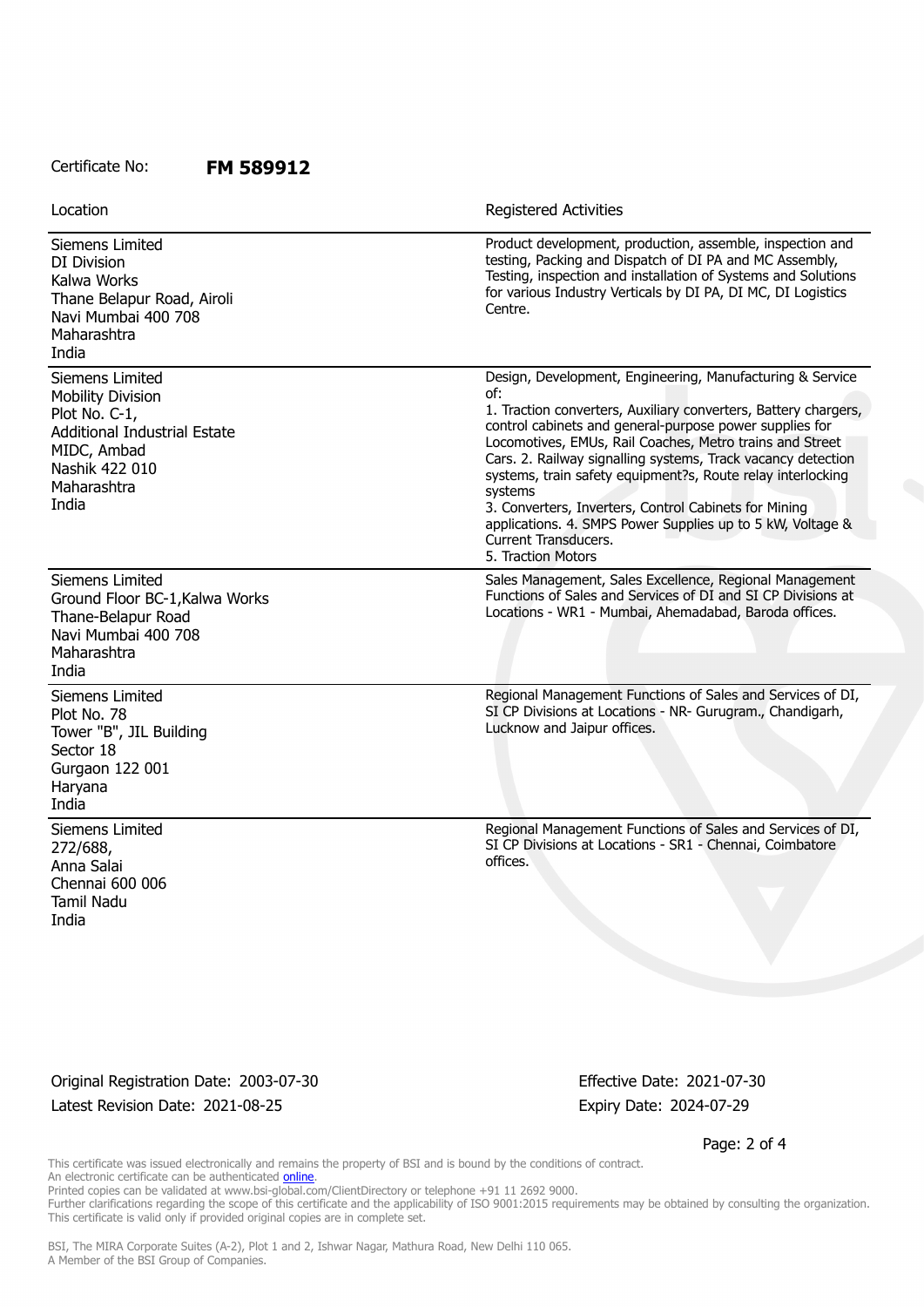### Certificate No: **FM 589912**

Siemens Limited 43, Shantipalli, Eastern Metropolitan Bypass, R B Connector, Kasaba Kolkata 700 042 West Bengal India Regional Management Functions of Sales and Services of DI, SI CP Divisions at Locations - ER-Kolkata, Jamshedpur and Bhubaneshwar offices. Siemens Limited Jyothi Mahal, 1st Floor 49, St. Mark's Road Bengaluru 560 001 Karnataka India Regional Management Functions of Sales and Services of DI and SI CP Divisions at Locations SR2 - Bengaluru, Hyderabad, Vizag offices. Siemens Limited Tower B / 701 - 705 ICC Trade Tower, 403 A Pune 411 002 Maharashtra India Regional Management Functions of Sales and Services of DI, SI CP Divisions at Locations - WR2 ? Pune and Nagpur offices. Siemens Limited R&D Centre Kalwa Works Thane - Belapur Road Airoli Navi Mumbai 400 708 Maharashtra India Business Development, Regional Product Management of Business Units of DI and SI CP Divisions. Business Development, Proposal Management, Project Management, Engineering, Procurement and Commissioning of Electrical, Automation Systems and Solutions for customers in Process Automation and Factory Automation. Siemens Limited DI CS Ist Floor BC-1,Kalwa Works Thane-Belapur Road Airoli Navi Mumbai 400 708 Maharashtra India Service Business Development and Service Delivery of DI and SI CP Products and Other Value Added Services at Locations Mumbai, Pune, Kolkata, Chennai, Bengaluru, and Gurugram. Registered Activities. 1. Product Related Services comprising of Technical Support, Field Services, Repair Services, Spare Services, Retrofit Services, Contract, and Remote Services 2. Integral Plant Maintenance comprising of Consulting, Asset Maintenance Management and onsite Maintenance Operation, Performance based Plant Maintenance. 3. Training Services comprising of Product Applications and System Training of Internal and External Customer and User including Onsite Training Courses. Location **Exercise 2018 Location Registered Activities** 

Original Registration Date: 2003-07-30 Effective Date: 2021-07-30 Latest Revision Date: 2021-08-25 Expiry Date: 2024-07-29

Page: 3 of 4

This certificate was issued electronically and remains the property of BSI and is bound by the conditions of contract. An electronic certificate can be authenticated [online](https://pgplus.bsigroup.com/CertificateValidation/CertificateValidator.aspx?CertificateNumber=FM+589912&ReIssueDate=25%2f08%2f2021&Template=india_en).

Printed copies can be validated at www.bsi-global.com/ClientDirectory or telephone +91 11 2692 9000.

Further clarifications regarding the scope of this certificate and the applicability of ISO 9001:2015 requirements may be obtained by consulting the organization. This certificate is valid only if provided original copies are in complete set.